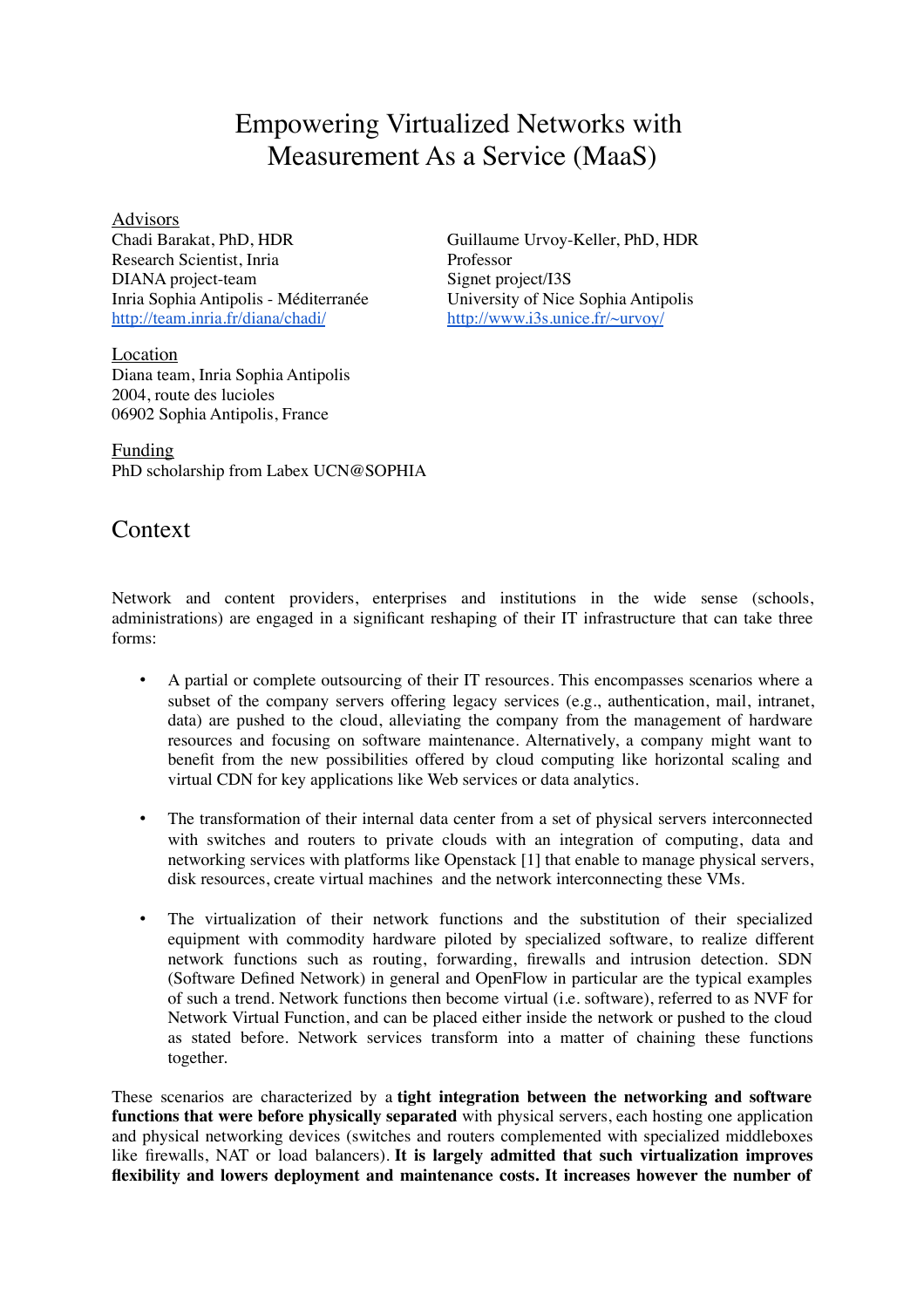**factors that impact performance and quality of experience as perceived by tenants and endusers.** Not only physical equipment becomes generic and off the shelf, but also software starts to play an important role and a complex virtualized layer appears often managed by a different player than the owner of the physical resources. **A commonality then becomes the need to monitor and troubleshoot the performance of such globally virtualized environment both for the service provider and the tenants. This issue constitutes the core of this PhD proposal.** We detail in the next section the challenges of measurements in this new environment, then we cover the specific issues that we want to address.

## Challenges

A large body of techniques have been developed for monitoring and troubleshooting legacy IP networks (e.g., [12][13]). However, the development of virtualization comes with unprecedented challenges:

- Specialized hardware is getting replaced by a commodity one over which specialized software runs. Different virtual machines can run on the same physical resource, and mapping of virtual topologies to physical resources can take different forms. Performance perceived by tenants and end users becomes then a complex function of the performance of physical resources, but also of the way the mapping and the chaining of virtual network functions (e.g., a NAT followed by a firewall and coupled with a load balancer) are performed.
- In legacy IP networks, network operators have a global view on the traffic in their network. This gives them the ability to detect and troubleshoot network problems. In virtualized environments, a tenant or an end user has a partial view, the one of its virtual network. This view is unfortunately not enough to troubleshoot performance issues, as it has to be coupled with the view of the owner of the physical resources, who is the only one that knows about the real situation of the underlying infrastructure. For instance, measuring a virtual network does not allow to conclude whether the degradation of a web service is the result of a bandwidth problem, or the saturation of the physical machine hosting it.
- Capturing traffic is extremely difficult in a private and public data centers due to both speed of those networks (10 Gbps or higher) and the diversity of paths that ensures a high bisectional bandwidth. It is not an option to mirror all the traffic at one switch. SDN offers rule level statistics, but for obvious scaling issue, a rule is never a single connection between two machines but relates to a path between two hosts or two networks. The reason behind is the limited space offered by SDN switches which is in the order of a few thousands. Some works have investigated the use of sFlow (a packet level capture service that performs sampling) [3] as an alternative to SDN accounting. A more radical approach was proposed in [4] where the authors propose to extend the SDN model with more functionalities in the data path to enable using various sketching techniques that can produce advanced statistics on the fly on traffic. Everflow [5] is proposing a troubleshooting method for data center that mixes passive and active measurement to pinpoint typical data center incidents, e.g., routing loop due to middleboxes, exploration of a variety of path to detect (abnormally) high latency paths, etc.
- The complexity of the path between two machines mixing software or hardware switches and tunneling between them calls for new techniques to troubleshoot performance issues. Especially, it becomes necessary to capture traffic at multiple specific vantage points, to be able to precisely troubleshoot performance problems. The active approach of Everflow [5] might help in this task as it enables marking the application packets to track them along the path from sources to destinations.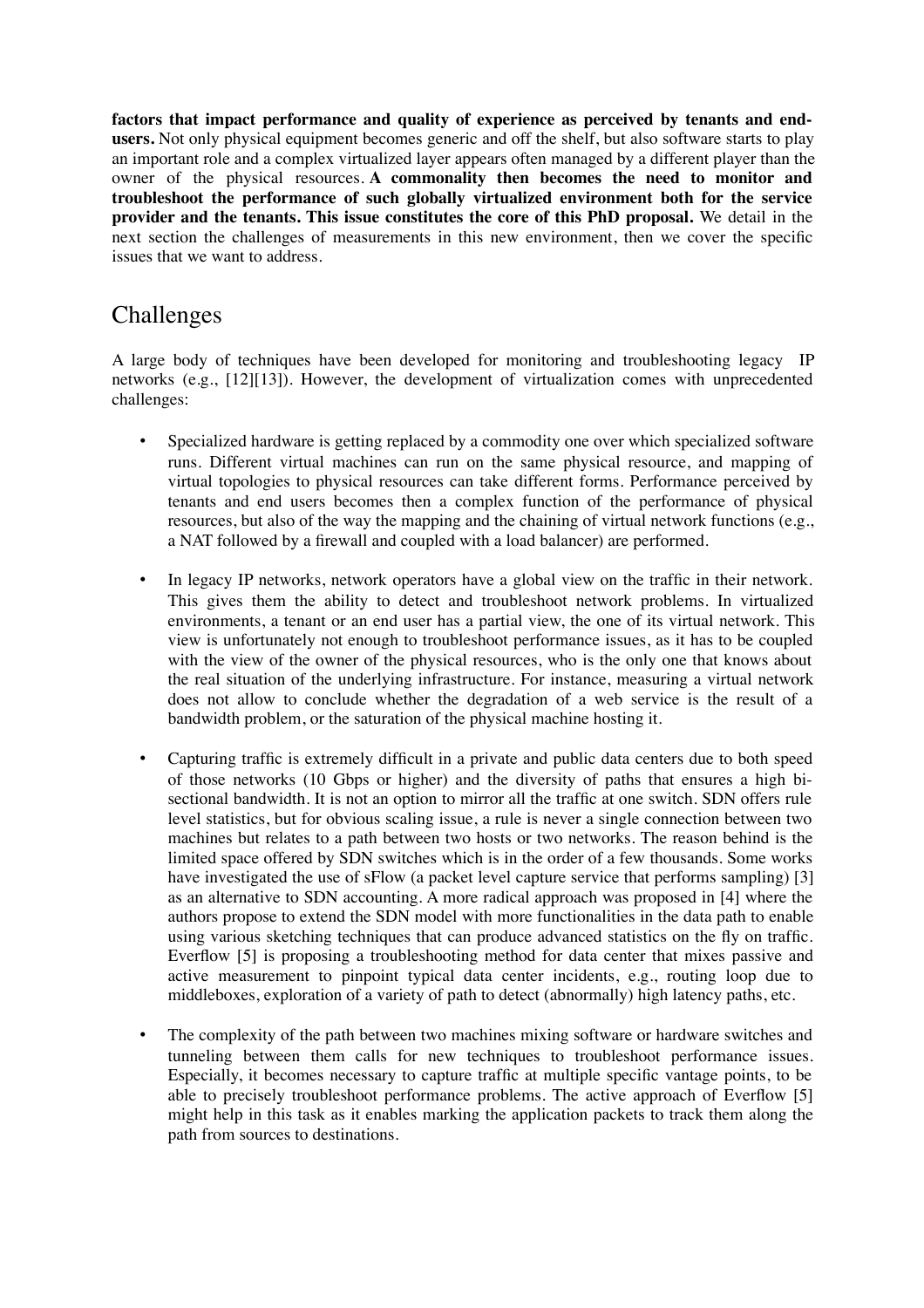## PhD objectives

This PhD proposal will focus on the design and deployment of a **MaaS (Measurement as a Service) service for end users and cloud tenants.** The candidate will have to explore ways to measure this new virtualized environment in the most efficient and scalable way. The main idea is to leverage upon the flexibility introduced by virtualization, either via the intelligence of switches, or the virtualization of network functions, to deploy new measurement techniques. These new techniques will be coupled to techniques widely known in legacy IP networks (i.e., traceroutes, delay and bandwidth measurements) to provide the most complete picture on the performance of these new networks and the root causes of any service degradation.

Three use-cases will be particularly considered:

- **Enabling cloud tenants to measure and troubleshoot their own virtual network.** As we focus on a specific tenant, the amount of traffic to be handled is way smaller than when focusing on the complete data center network. We still have to make smart choices concerning the measurement points.
- Empowering end users of services hosted in clouds with techniques and tools allowing them to understand the reality of the service they are getting, and to be able to **decouple performance problems caused by the legacy IP network from those inherent to the cloud service itself**.
- **Enabling the cloud provider to orchestrate the different measurement processes that take place in the different tenant networks sharing the same virtual/physical infrastructure.** Indeed, once MaaS is available for tenants, the cloud provider has to control the amount of resources allocated to those different measurement tasks so as to (i) prevent any overload of the virtual/physical equipment on which measurement is performed, and (ii) allocate resources so as to maximize the efficiency of a measurement task (that can be, for instance, translated as the minimization of the variance of the statistics that is estimated).

Concretely, we will realize the following - see figure 1:

- We will develop an API so as to ease the deployment of MaaS for end users and tenants and let them aware of the ongoing measurement inside the cloud and by the cloud provider.
- Devise orchestration methods to allocate resources efficiently for measurement purposes in a virtualized data center context. The challenge here is to allocate resources in a way to maximize the efficiency of the measurement tasks while not compromising the processing of current operational traffic.